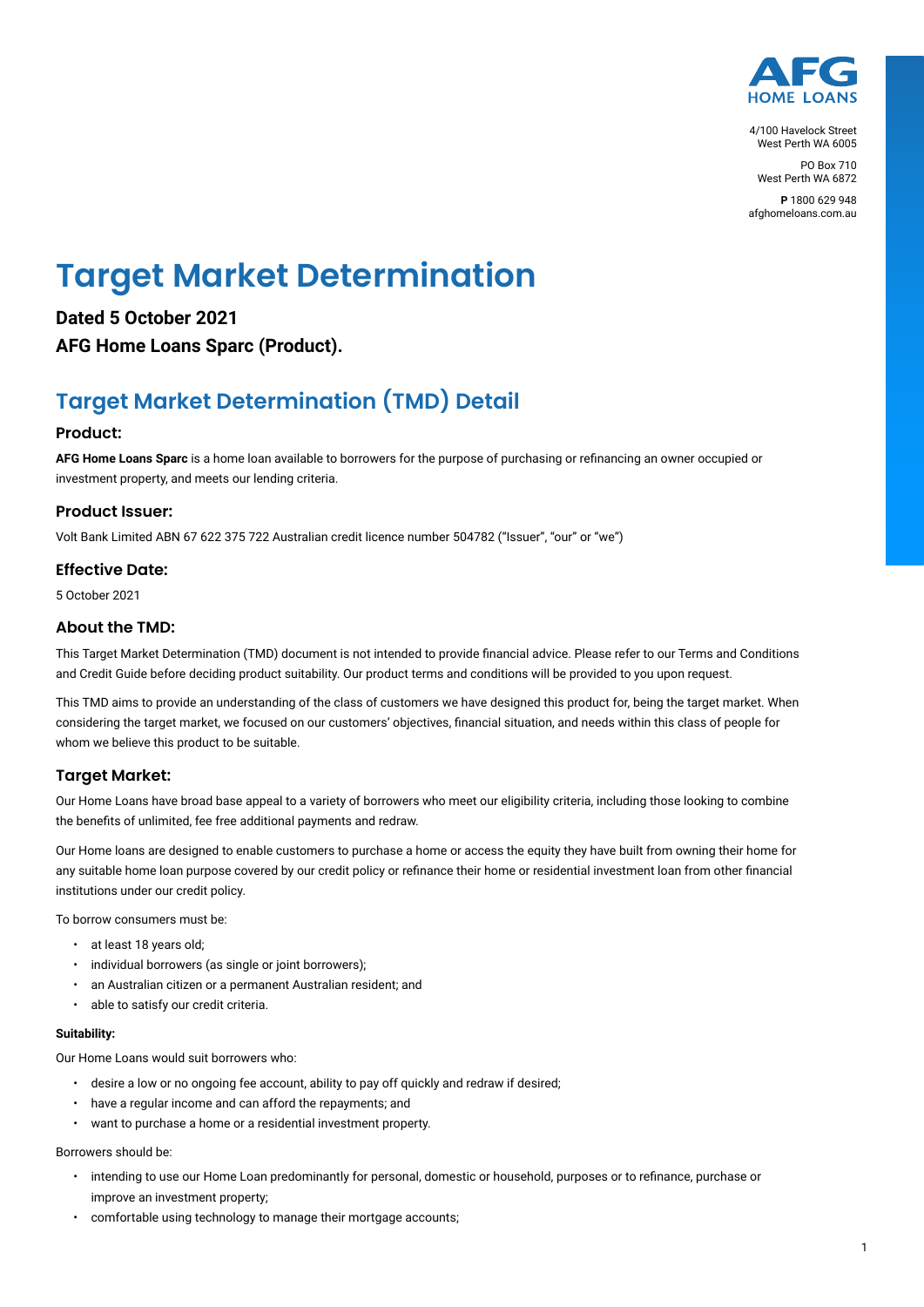#### **Not suitable for:**

The product may not be suitable for borrowers who:

- do not meet the eligibility criteria;
- are looking for a home loan with the ability to fix the interest rate on their loan;
- are looking to construct a property;
- are intending to use the loan for business purposes; or
- need to use cheques or cash to make repayments; or need to visit a physical branch.

### **Description of the Product, including key attributes**

- Repayment options:
	- principal and interest; or
	- interest only
- Offset facility available
- Redraw available
- Minimum loan size: \$100,000
- Maximum Loan Size: \$1,500,000 (subject to Loan to Valuation Ratio (LVR) and credit policy)
- Maximum LVR 80%
- Loan Term: 10 to 30 years
- Security type: first registered mortgage over residential owner occupied or investment property.
- Employment types: PAYG borrowers (no companies or trusts)
- Loan purpose: purchase, personal cash advance or refinance

### **Distribution Conditions and Restrictions:**

This product is designed to be accessed via accredited brokers and credit representatives.

This product should only be distributed under the following borrowers' circumstances:

- legal capacity to enter into a credit contract;
- ability to meet all the Bank's servicing criteria;
- satisfactory credit history;
- stability in employment with regular, predictable and verifiable income;
- stable residency (mobility from employment e.g. teacher, police officer is acceptable);
- no significant adverse changes expected to their financial situation in the next 3 years; and
- are over 18 years of age and Australian resident.

### **Distribution channels**

This product is designed to be distributed via:

- Issuer Accredited Distribution Partners
- Issuer Credit Representatives
- Issuer Staff

### **Distribution conditions**

Only these distribution channels are authorised to distribute this product as the individuals nominated understand the market this product has been designed for, have been trained in the relevant underwriting criteria and have the appropriate levels of authority.

The accredited brokers and credit representatives must be an AFCA member, have adequate professional indemnity insurance and be a member of MFAA or FBAA and have completed adequate training relevant to their responsible lending and compliance obligations.

### **Adequacy of distribution conditions and restrictions**

This is based on an assessment of the distribution conditions and restrictions, and that they are appropriate and will assist distribution in being directed towards the target market for whom the product has been designed.